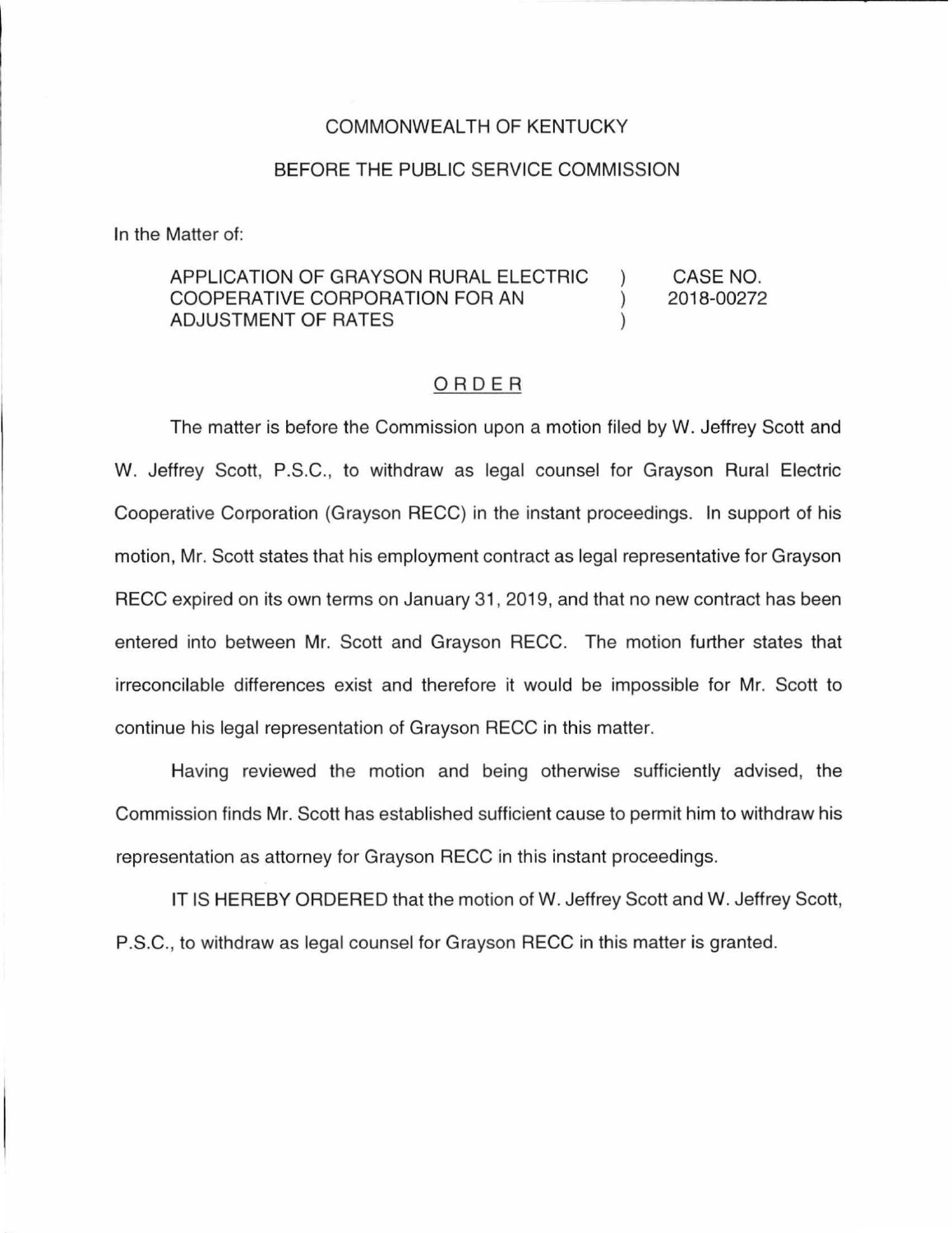By the Commission



ATTEST:

Leven R. Punson

Executive Director